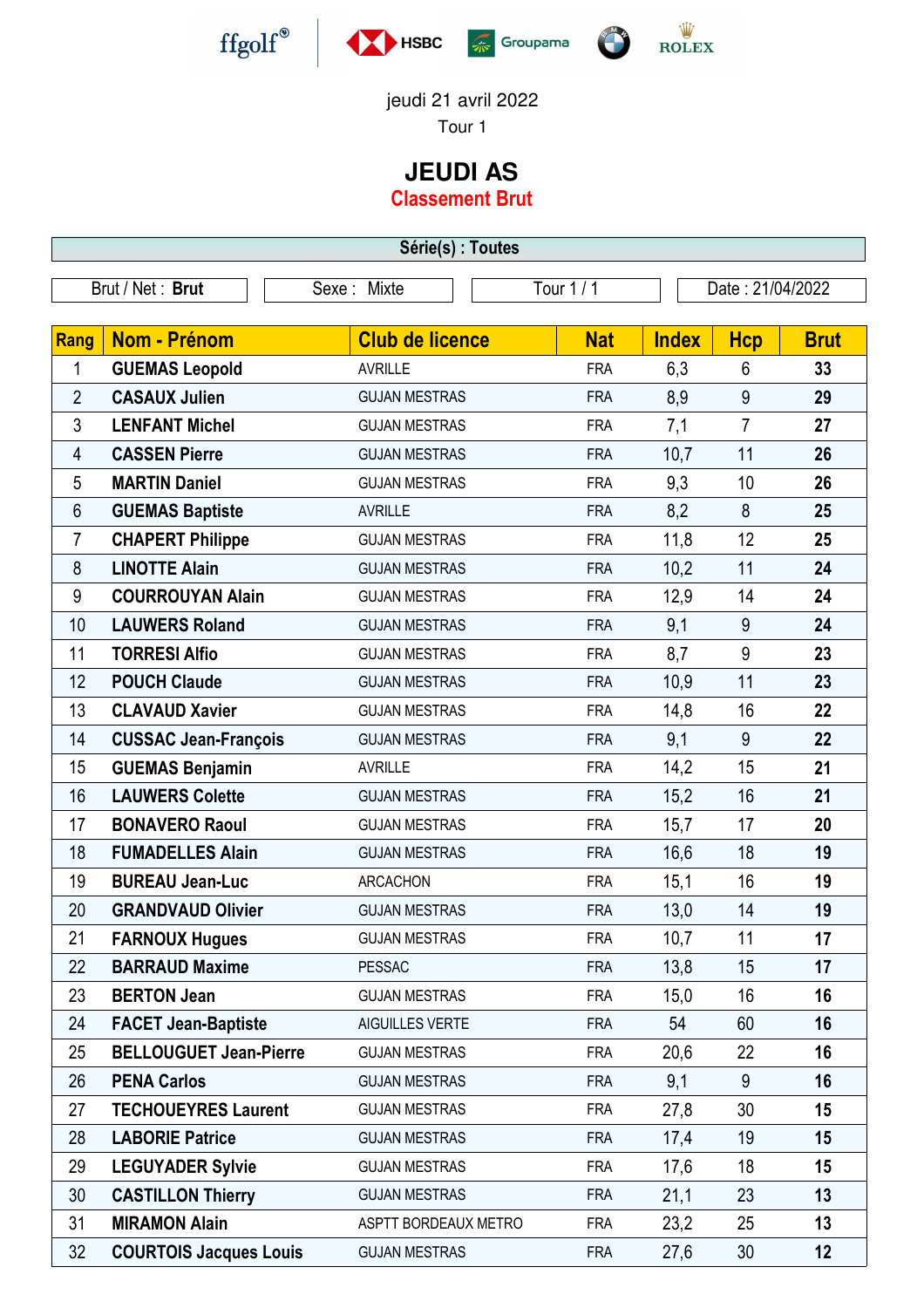| Rang | Nom - Prénom              | <b>Club de licence</b> | <b>Nat</b> | <b>Index</b> | <b>Hcp</b> | <b>Brut</b>    |
|------|---------------------------|------------------------|------------|--------------|------------|----------------|
| 33   | <b>MOOG Patrice</b>       | <b>GUJAN MESTRAS</b>   | <b>FRA</b> | 31,6         | 35         | 12             |
| 34   | <b>ORSINI Philippe</b>    | <b>GUJAN MESTRAS</b>   | <b>FRA</b> | 15,4         | 16         | 12             |
| 35   | <b>LEBRUN Philippe</b>    | <b>GUJAN MESTRAS</b>   | <b>FRA</b> | 23,6         | 26         | 12             |
| 36   | <b>BOUCHAUD Dominique</b> | <b>GUJAN MESTRAS</b>   | <b>FRA</b> | 17,8         | 19         | 12             |
| 37   | <b>CUERQ Antoine</b>      | <b>ARCACHON</b>        | <b>FRA</b> | 27,1         | 30         | 11             |
| 38   | <b>SALVERT Jean-Denis</b> | <b>GUJAN MESTRAS</b>   | <b>FRA</b> | 13,7         | 15         | 10             |
| 39   | <b>PERIN Georges</b>      | <b>GUJAN MESTRAS</b>   | <b>FRA</b> | 24,4         | 27         | 9              |
| 40   | <b>GHIRARDINI Henri</b>   | <b>GUJAN MESTRAS</b>   | <b>FRA</b> | 23,4         | 26         | 9              |
| 41   | <b>COURTOIS Claudine</b>  | <b>GUJAN MESTRAS</b>   | <b>FRA</b> | 23,3         | 25         | 9              |
| 42   | <b>PAIN Sylvie</b>        | <b>GUJAN MESTRAS</b>   | <b>FRA</b> | 30,8         | 33         | 8              |
| 43   | <b>DEGRAVE Bernard</b>    | <b>GUJAN MESTRAS</b>   | <b>FRA</b> | 30,9         | 34         | 8              |
| 44   | LI Xiaoyan                | <b>BORDEAUX LAC</b>    | <b>FRA</b> | 38           | 41         | 6              |
| 45   | <b>JEUDY Lionel</b>       | <b>GUJAN MESTRAS</b>   | <b>FRA</b> | 19,2         | 21         | 3              |
| 46   | <b>POUCH Christiane</b>   | <b>GUJAN MESTRAS</b>   | <b>FRA</b> | 21,6         | 23         | $\overline{2}$ |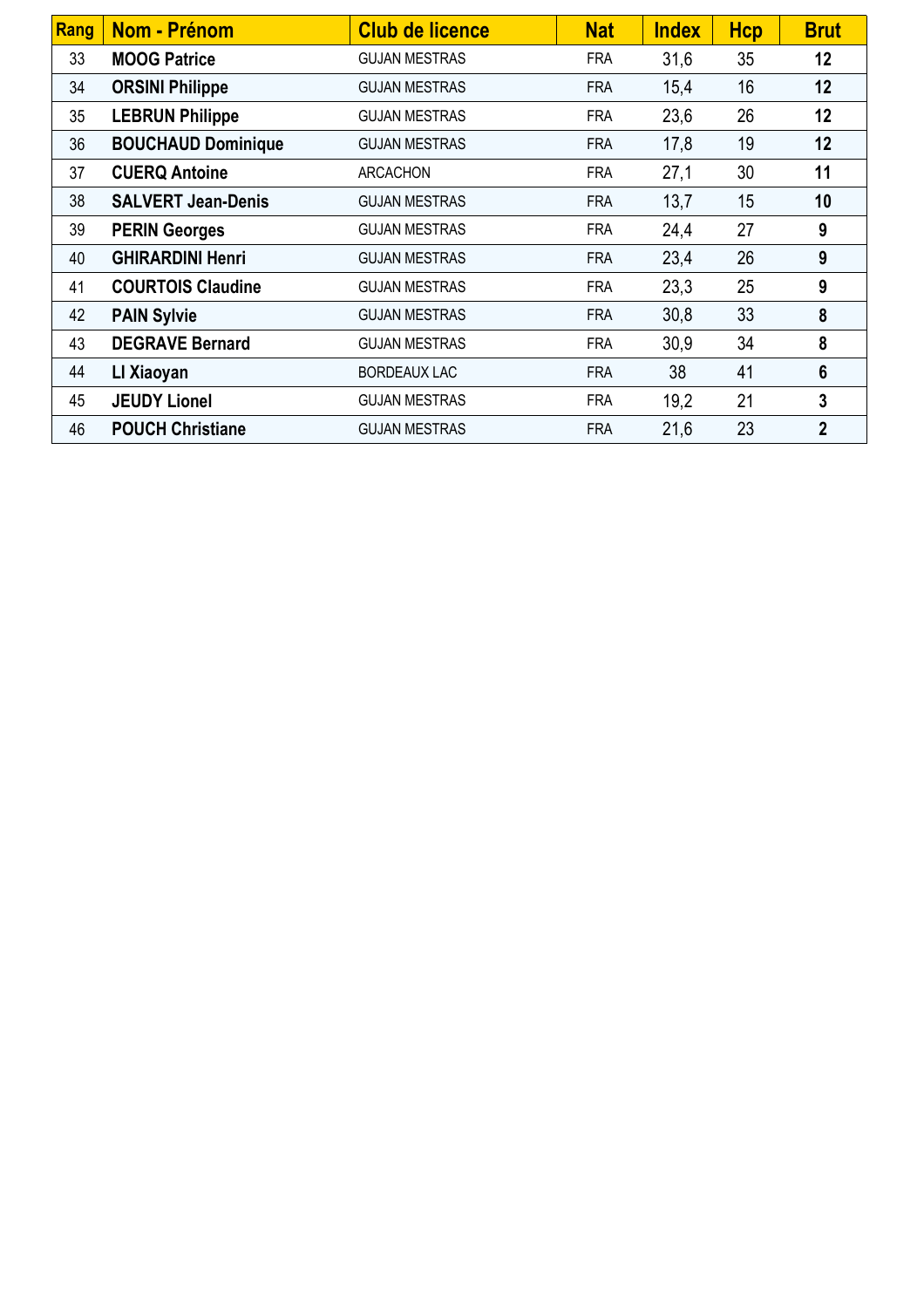







## jeudi 21 avril 2022

Tour 1

## **JEUDI AS**

**Classement Net**

**Série(s) : Toutes**

|                | Brut / Net: Net               | Sexe: Mixte            | Tour $1/1$ |              | Date: 21/04/2022 |            |
|----------------|-------------------------------|------------------------|------------|--------------|------------------|------------|
|                |                               |                        |            |              |                  |            |
| Rang           | <b>Nom - Prénom</b>           | <b>Club de licence</b> | <b>Nat</b> | <b>Index</b> | <b>Hcp</b>       | <b>Net</b> |
| 1              | <b>FACET Jean-Baptiste</b>    | AIGUILLES VERTE        | <b>FRA</b> | 54           | 60               | 73         |
| $\overline{2}$ | <b>MOOG Patrice</b>           | <b>GUJAN MESTRAS</b>   | <b>FRA</b> | 31,6         | 35               | 42         |
| 3              | <b>GUEMAS Leopold</b>         | <b>AVRILLE</b>         | <b>FRA</b> | 6,3          | $6\phantom{1}$   | 39         |
| 4              | LI Xiaoyan                    | <b>BORDEAUX LAC</b>    | <b>FRA</b> | 38           | 41               | 38         |
| 5              | <b>CLAVAUD Xavier</b>         | <b>GUJAN MESTRAS</b>   | <b>FRA</b> | 14,8         | 16               | 38         |
| 6              | <b>CASAUX Julien</b>          | <b>GUJAN MESTRAS</b>   | <b>FRA</b> | 8,9          | 9                | 38         |
| 7              | <b>CASSEN Pierre</b>          | <b>GUJAN MESTRAS</b>   | <b>FRA</b> | 10,7         | 11               | 37         |
| 8              | <b>TECHOUEYRES Laurent</b>    | <b>GUJAN MESTRAS</b>   | <b>FRA</b> | 27,8         | 30               | 37         |
| 9              | <b>COURROUYAN Alain</b>       | <b>GUJAN MESTRAS</b>   | <b>FRA</b> | 12,9         | 14               | 37         |
| 10             | <b>CHAPERT Philippe</b>       | <b>GUJAN MESTRAS</b>   | <b>FRA</b> | 11,8         | 12               | 37         |
| 11             | <b>FUMADELLES Alain</b>       | <b>GUJAN MESTRAS</b>   | <b>FRA</b> | 16,6         | 18               | 36         |
| 12             | <b>COURTOIS Jacques Louis</b> | <b>GUJAN MESTRAS</b>   | <b>FRA</b> | 27,6         | 30               | 36         |
| 13             | <b>BELLOUGUET Jean-Pierre</b> | <b>GUJAN MESTRAS</b>   | <b>FRA</b> | 20,6         | 22               | 36         |
| 14             | <b>BONAVERO Raoul</b>         | <b>GUJAN MESTRAS</b>   | <b>FRA</b> | 15,7         | 17               | 36         |
| 15             | <b>MARTIN Daniel</b>          | <b>GUJAN MESTRAS</b>   | <b>FRA</b> | 9,3          | 10               | 36         |
| 16             | <b>GUEMAS Benjamin</b>        | <b>AVRILLE</b>         | <b>FRA</b> | 14,2         | 15               | 35         |
| 17             | <b>BUREAU Jean-Luc</b>        | <b>ARCACHON</b>        | <b>FRA</b> | 15,1         | 16               | 35         |
| 18             | <b>LAUWERS Colette</b>        | <b>GUJAN MESTRAS</b>   | <b>FRA</b> | 15,2         | 16               | 35         |
| 19             | <b>CUERQ Antoine</b>          | <b>ARCACHON</b>        | <b>FRA</b> | 27,1         | 30               | 35         |
| 20             | <b>LINOTTE Alain</b>          | <b>GUJAN MESTRAS</b>   | <b>FRA</b> | 10,2         | 11               | 35         |
| 21             | <b>LEBRUN Philippe</b>        | <b>GUJAN MESTRAS</b>   | <b>FRA</b> | 23,6         | 26               | 35         |
| 22             | <b>PERIN Georges</b>          | <b>GUJAN MESTRAS</b>   | <b>FRA</b> | 24,4         | 27               | 34         |
| 23             | <b>LENFANT Michel</b>         | <b>GUJAN MESTRAS</b>   | <b>FRA</b> | 7,1          | $\overline{7}$   | 34         |
| 24             | <b>MIRAMON Alain</b>          | ASPTT BORDEAUX METRO   | <b>FRA</b> | 23,2         | 25               | 34         |
| 25             | <b>DEGRAVE Bernard</b>        | <b>GUJAN MESTRAS</b>   | <b>FRA</b> | 30,9         | 34               | 34         |
| 26             | <b>LABORIE Patrice</b>        | <b>GUJAN MESTRAS</b>   | <b>FRA</b> | 17,4         | 19               | 33         |
| 27             | <b>POUCH Claude</b>           | <b>GUJAN MESTRAS</b>   | <b>FRA</b> | 10,9         | 11               | 33         |
| 28             | <b>TORRESI Alfio</b>          | <b>GUJAN MESTRAS</b>   | <b>FRA</b> | 8,7          | 9                | 32         |
| 29             | <b>PAIN Sylvie</b>            | <b>GUJAN MESTRAS</b>   | <b>FRA</b> | 30,8         | 33               | 32         |
| 30             | <b>LAUWERS Roland</b>         | <b>GUJAN MESTRAS</b>   | <b>FRA</b> | 9,1          | 9                | 32         |
| 31             | <b>CASTILLON Thierry</b>      | <b>GUJAN MESTRAS</b>   | <b>FRA</b> | 21,1         | 23               | 31         |
| 32             | <b>BARRAUD Maxime</b>         | <b>PESSAC</b>          | <b>FRA</b> | 13,8         | 15               | 31         |